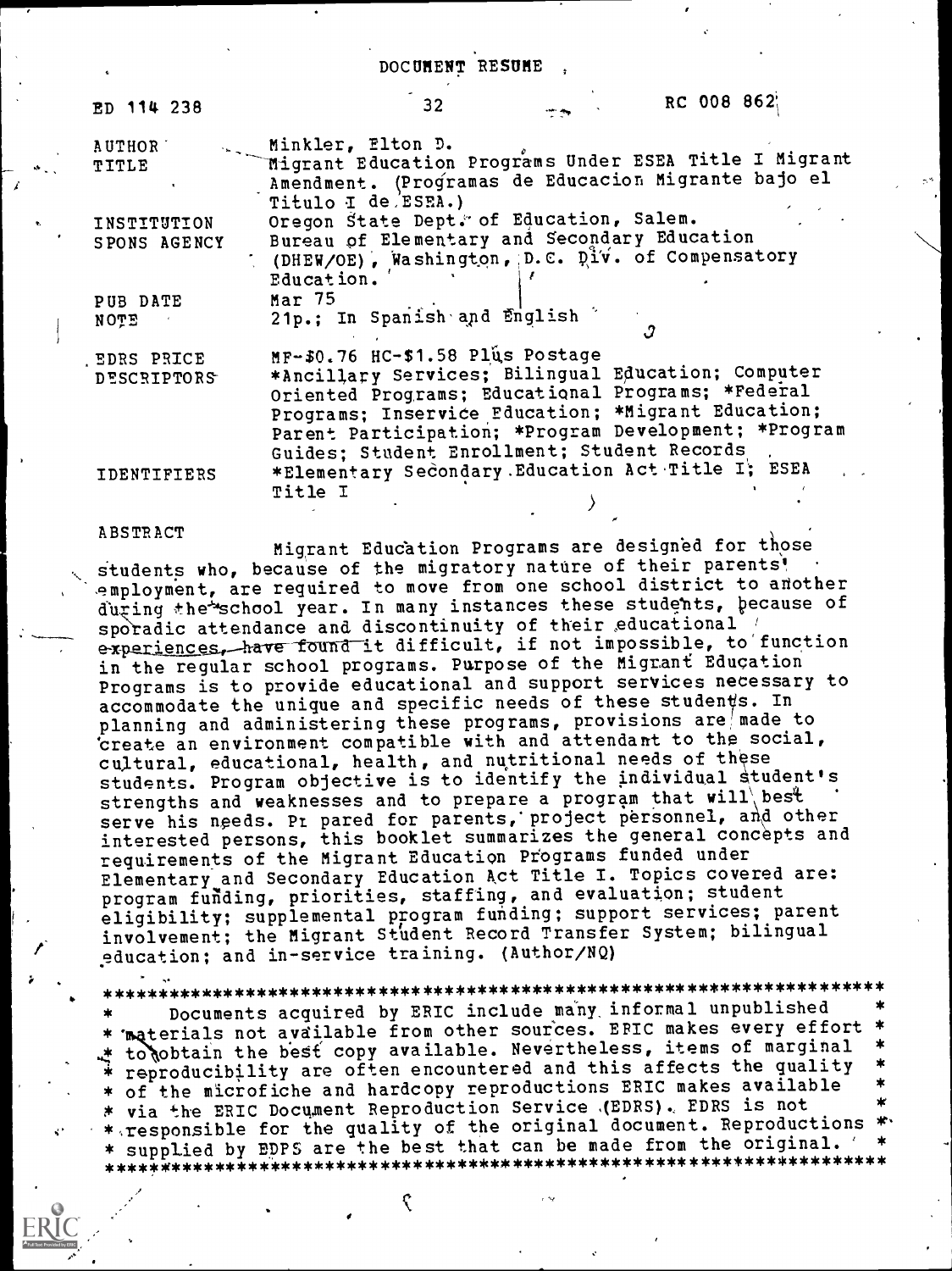# FRUGRAMAS de

.6

1

**FOUCACION MIGRANTE** 

hajo el Intalo I de E**SEA** 

#### NATIONAL INSTITUTE OF U S DEPARTMENT OF HEALTH, EDUCATION & WELFARE EDUCATION

THIS DOCUMENT HAS SEEN REPRO. OUCEO EXACTLY AS RECEIVED FROM THE PERSON OR ORGANIZATION ORIGIN.<br>ATING IT POINTS OF VIEW OR OPINIONS STATED DO NOT NECESSARILY REPRE-<br>SENT OFFICIAL NATIONAL INSTITUTE OF<br>EOUCATION POSITION OR POLICY

FDUCATION PROGRA

ea titie i

**hligrant Amendment**<br>Y

*IIGRANT* 

**C**ZZ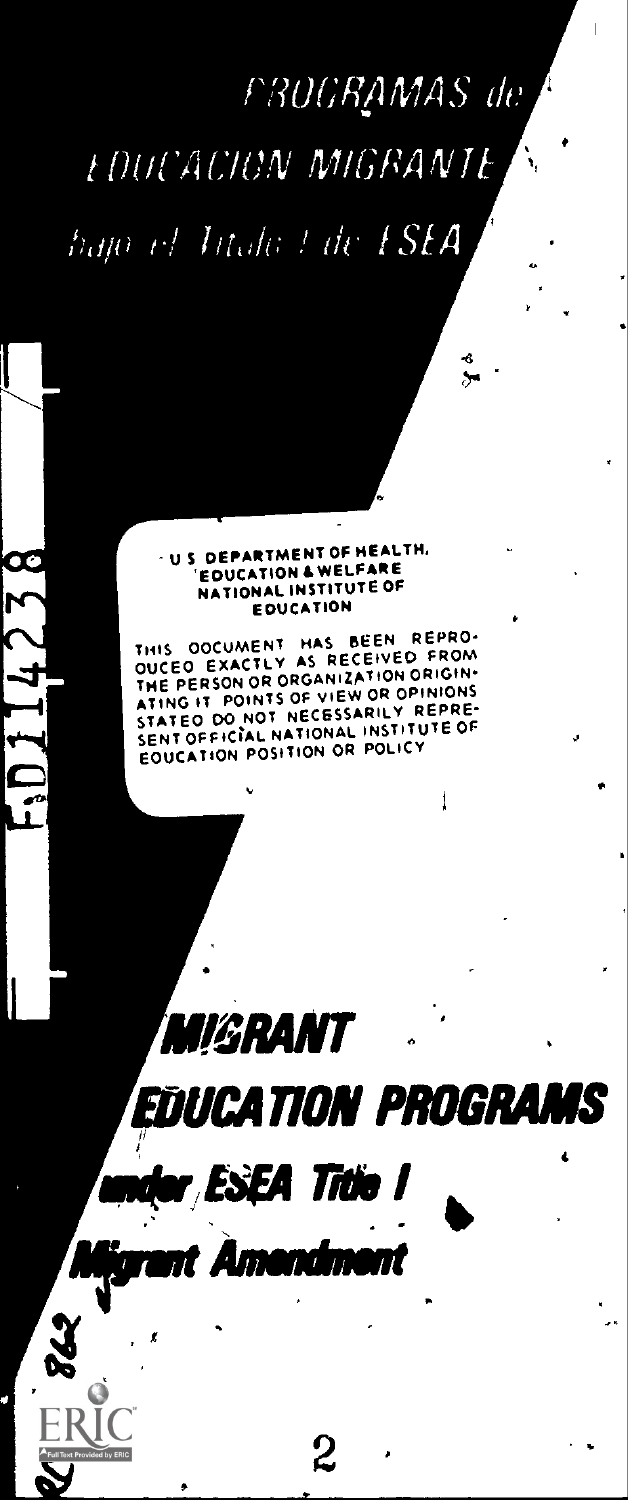# Migrant Education Programs

Dr, Verne A. Duncan Superintendent of Public Instruction

Leonard Kunzman Associate Superintendent of Instructional Support

Gilbert Anzaldua **Director** Compensatory Education

By: Elton Mink ler Coordinator Migrant Education

March 1975

Oregon Department of Education 942 Lancaster-Drive NE Salem, Oregon 97310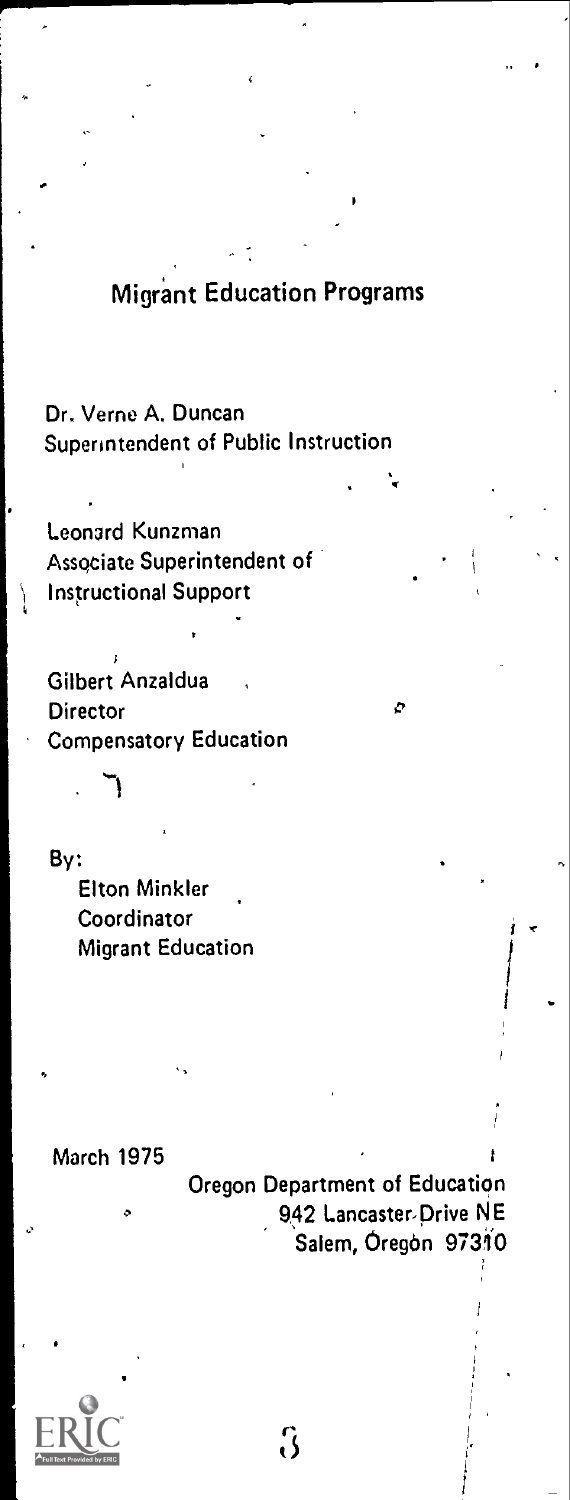# FOREWORD

 $\ddot{\phantom{a}}$ 

The Migrant Education Programs are de signed for those students who, because of the migratory nature of their parents' employment, are required to move from one school district to another school district during the course of the school year. In many instances these students, because of sporadic attendance and discontinuity of their educational experiences, have found it difficult, if not impossible, to function in the regular school programs.

The purpose of the Migrant Education Pro- . grams is to provide educational and support services necessary to accommodate the unique and specific needs of these students. In planning and administering Migrant Education Pr6grams, provisions are made to create an environment compatible with and attendant to the social, cultural, educational, health and nutritional' needs of these students. The program objective is to identify the strengths and weaknesses of the individual student and to prepare a program that will best serve that student's needs.

This booklet presents for parents, project per sonnel, and others who are interested, a summary of the general concepts and requirements of the Migrant Education Programs.

 $\overline{\phantom{a}}$ 

Lepnard Kunzman Associate Superintendent Division of Instruction Support



<u>ranski po</u>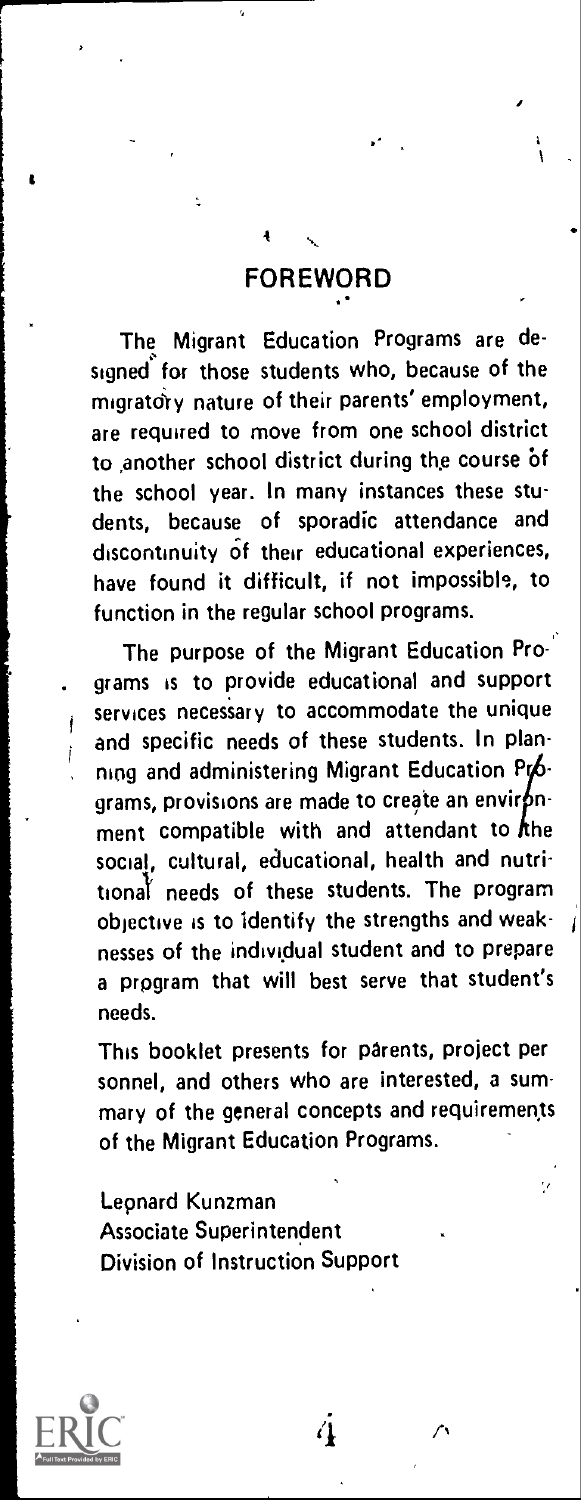# **FOREWORD**

Los programas de "Educación Migrante" son diseriados para estudiantes que por causa del empleo rmgratorio de sus padres, tienen que mudarse de escuela a escuela en el curso del año escolar. En varlos casos a estos estudiantes, por causa de su presencia irregular y descontinuación de experiencias educacionales, se le ha hecho dificil, si no imposible, funcionar en programas regulares en las escuelas.

El proposito de estos programas es proveer aquellos servicios educacionales y otros ser vicious necesarios para acomodar las ne cesidades especificas de estos estudiantes. En el diseño del plan y en la administración de estos programas se establecen provisiones para crear un ambiente de acuerdo con las necesidades sociales, culturales, educacionales, y nutricionales de estos estudiantes. Adernas,se hacen esfuerzos tie identificar la potencia intelectual del estudiante, y asi preparar un programa que mejor le ayude, según sus necesidades indi viduales.

Es nuestro deseo que este folleto sirva como un guía para los padres de estudiantes, empleados de projectos y otros interesados, y 'que sirva como un sumario de los conceptos generales y requisitos de programas de "Educación Migrante".

Leonard Kunzman Associate Superintendent Division of Instruction Support



 $r \rightarrow$  $\mathfrak{b}$  .

t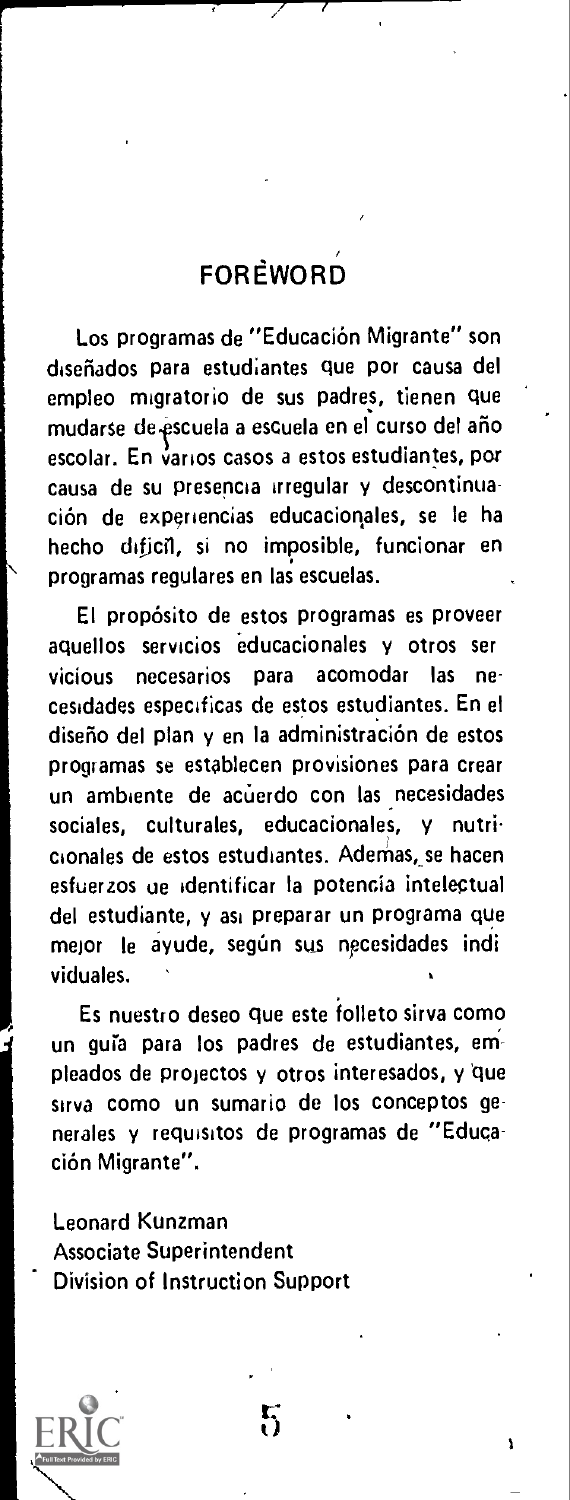AUTHORITY \

## Program Funding

Funding of Title I, Migrant Amendment Programs is authorized by Public Law 89-10 as amended by P.L. 89-750 and subsequent amendments. Each year, under this authority, the Congress allocates funds for implementation of Migrant Education Programs. School districts participating in the program receive advance funding. Oregon has been allocated approximately \$1,900,000 for fiscal year 1975. During  $FY$  1974 approximately 5,800 migrant students were served in this state.

### PLANNING PROGRAM

# Qualifying for Title I, Migrant Amendment Funds

In order for a school district to qualify for Title I, Migrant Amendment funds it must:

1. Identify and obtain certificates of eligibility on a sufficient number of eligible migrant students to warrant a program.

2. Participate in the State Migrant Student Record Transfer System, complete and transmit records on all identified eligible students.

3. Organize an advisory committee with a minimum of <sup>51</sup> percent representation of parents of eligible students.

4. Identify the needs of the potential program participants through a survey conducted by the district staff members, in cooperation with the advisory committee.

f,

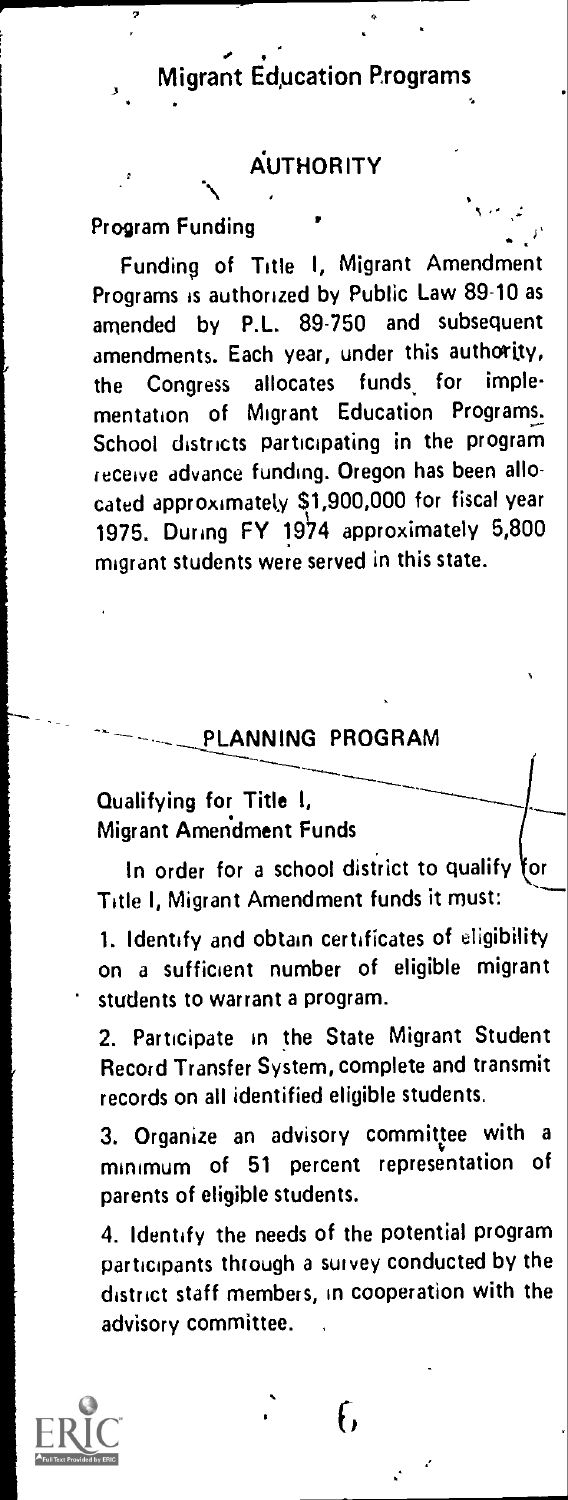Programs Educacionales Para Emigrantes

# PODER LEGAL

### Programas De Fondos Economicos

Ĺ

Los fondos del Titulo I (Primero) restauración de programas para emigrantes, es autorizado por la Ley Pública 89-10 es restaurado por P.L. 89-750 y las sub-siguientes restauraciones que son. Cada año, bajo está autoridad, el Congreso asigna fondos para implementer programas educativos para emigrantes.

Los Distritos Escolares que están participando en el programa y reciberán fondos (ó dinero) adelantados. Oregon ha recibido aproxi madamente \$1,900,000, para el aho 1975; Durante el aho FY 1974, aproximadamente 5,800 estudiantes emigrantes fueron ayudados en este estado.

# PROGRAMA CALCULADO,

Ls.

# Calificando Para El Tftulo Primero, Restauracion De Fondos Para Emigrantes

En orden para que una escuela 6 distrito escolar pueda cafificar para el Título I, restauración de fondos para emigrantes debe tener.

1. Identifiqué y obtenga certificados de eligi miento sobre un numero suficiente de estu diantes elegidos para garantizar el programa.

2. Participé\_en el "State Migrant Student Record Transfer System", y complete y transmite los registros de todos los estudiantes que fueron identificados como elegibles.

3. Organizé un comité Mesa Directiva, con un mínimo del 51 por ciento representado por los padres de los estudiantes elegidos.

4. Identifiqué las necesidades de los que participan en el programa atraves de una inspeccion conducido por el personal del distrito, en ación del comité de la Mesa Directiva.

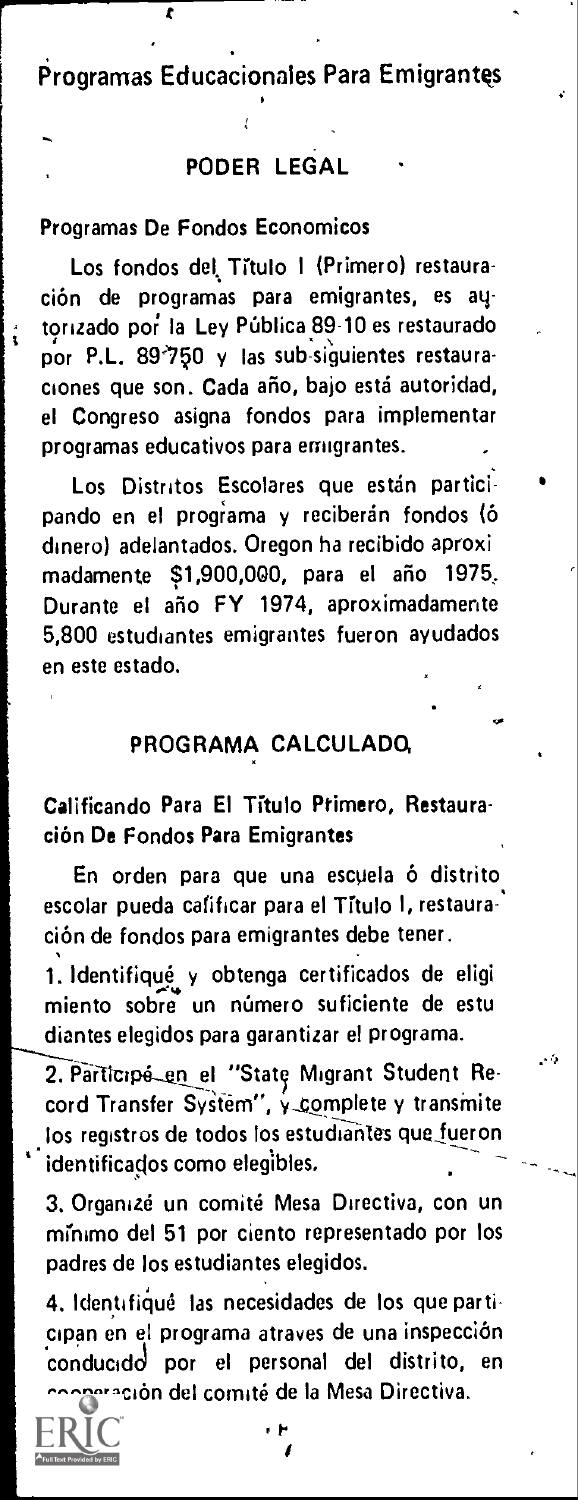5. Establish goals and objectives for the program, plan activities concomitant with the 'goals and objectives and develop an evaluation com ponent that will determine to what degree the objectives are being, or have been, achieved all to be done by district staff members and their advisory committee.

6. Obtain project proposal application forms from the Coordinator of Migrant Education, Oregon Department of Education, complete the forms, obtain approval from the district school board and the advisory committee and submit application to the Department.

Program Priorities

In planning programs and preparing 'proposals, the priorities of the State Board of Education and the Advisory Committee on Migrant Education should be given first consideration.

The following statements relate to the priority needs adopted by the State Board of Education. They are especially applicable to Title I, Migrant Amendment programs.

1. Improve early childhood education by placing high priority on development of basic learning\_ skills and attending the emotional, cultural, and Tearning needs through diagnostic and prescriptive, processes.

2. Increase program capabilities for developing, the students' reading skills through improvement of teachers' instructional skills and by implementation of diagnostic and prescriptive processes and other proven teaching methods.

3. Expand opportunities for learners by further development of program components in the areas of career education, bilingual education, and emphasis on the fourth "R", responsibility.

4. Improve health education and health services for the students.

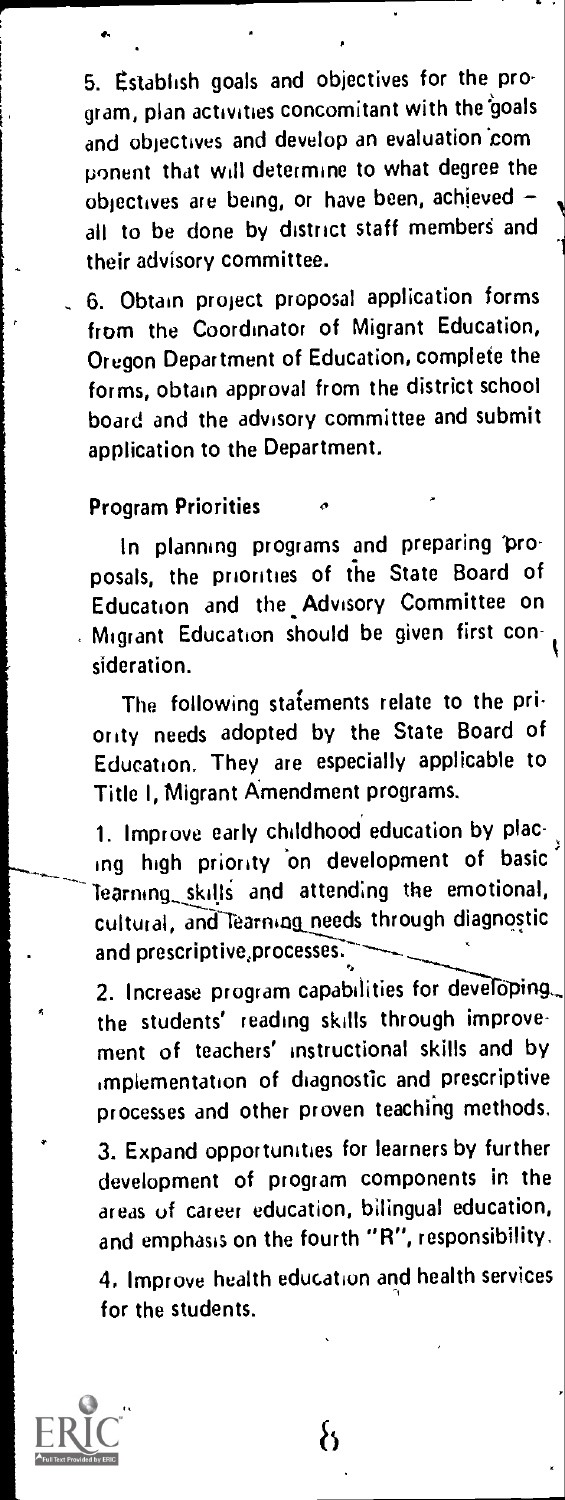5. Establesca una meta y objectivos para el programa, planee actividades con las metas y objetivos para desenvolver ana evaluacion que se determinará en cierto grado que los obje tivos han sido realizados. Todo tiene que ser hecho por el personal del distrito y su Mesa Directiva.

 $\bullet$   $\bullet$   $\sim$ 

6. Obtenga formas de ofrecimiento del coordinador de Educación Para Emigrantes, Departamento de Educación de Oregon, complete las formas, obtenga la ap'robacion del distrito escolar, Mesa Directiva y someta la solicitud al Departamento.

#### Programas Precidenciales

En calcular programas y preparar pre "supuestos, las procedencias de la Mesa de Educación del Estado y la Mesa Directiva, deben, recibir primera consideración. Las si guientes declaraciones relatarán las necesidades y procedencias adoptadas por Ia Directiva de Educación del Estado. Son especialmente apli cables para programas de Título I para emigrantes.

1. Mejorar la educación Primaria poninedo precedentes altos sobre el desarro'llo de materiales en aprendizaje basico y atendiendo a lo 'emocional, cultural, y se necesita aprendizaje atraves de un diagnóstico y un process en perspectiva.

2. Aumentar la capacidad del programa para el desarrollo de los estudiantes con materiales de, lectura atraves del mejoramiento de maestros, materiales de enseñanza é implementación de diagnóstico y procesu prespectivo y otros metodos de ensefianza.

3. Extender oportunidades para aprender en un desarrollo de un programa componente en las areas de carreras educacionales, educacion bilingue y mas énfasis en la cuarta "R", responsabifidad.

4. Mejorar los servicios de salud educacional parà los estudiantes.

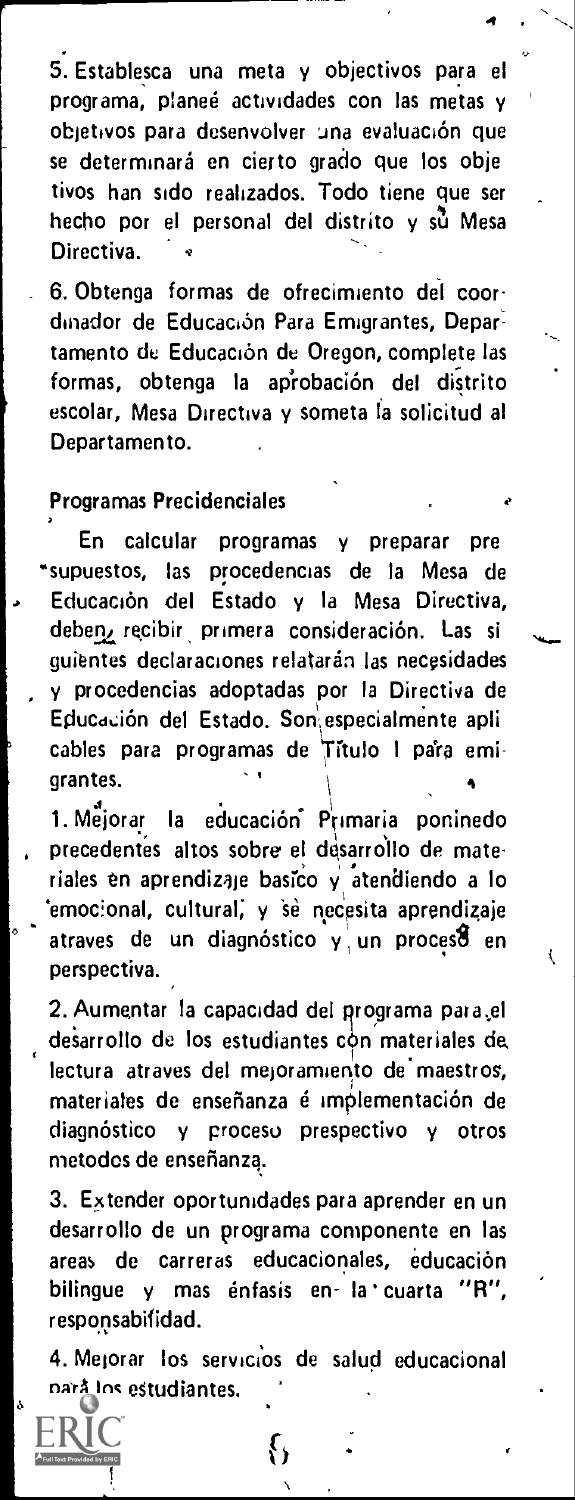5. Improve community communications including the employment of home-school consul tants to serve as liaison between the school and the students and their parents.,

# Determining Student Eligibility

In order for a student to be eligible to<sub> $\omega$ </sub> participate in the migrant education program he must have, within the past 12 months, moved from one district to another district with his parent or guardian whose motivation for mov ing was to obtain seasonal employment in agricultural or related industries.

To assist in identifying an eligible migrant child, as opposed to the non-eligible student, determination can be made by considering the famtly's primary source of income. The same criterion should be applied in determining the eligibility of those children who, with their. parents or guardians, visit friends or relatives to assist them with their harvest or other  $45.7$ cultural tasks.

### Five-Year Eligibility

Migrant education programs mtist be plan ned and designed for the students who qualify for eligibility under the 12 month provision. Students who have not moved within the past year, but were eligible at any time during the four preceding years, are eligible to participate in the migrant program as long as their attendance does not replace a "12 month" migrant student or does not dilute, or modify the program.

#### Funds for Supplemental Programs

Ą.

All Title I, Migrant funds must be used to sprovide supplemental educational programs or support services for the eligible migrant students. These funds may never be used to supplant or duplicate district programs previously, or presently administered with district general funds. The migrant student must be ven an opportunity to participate in any 11)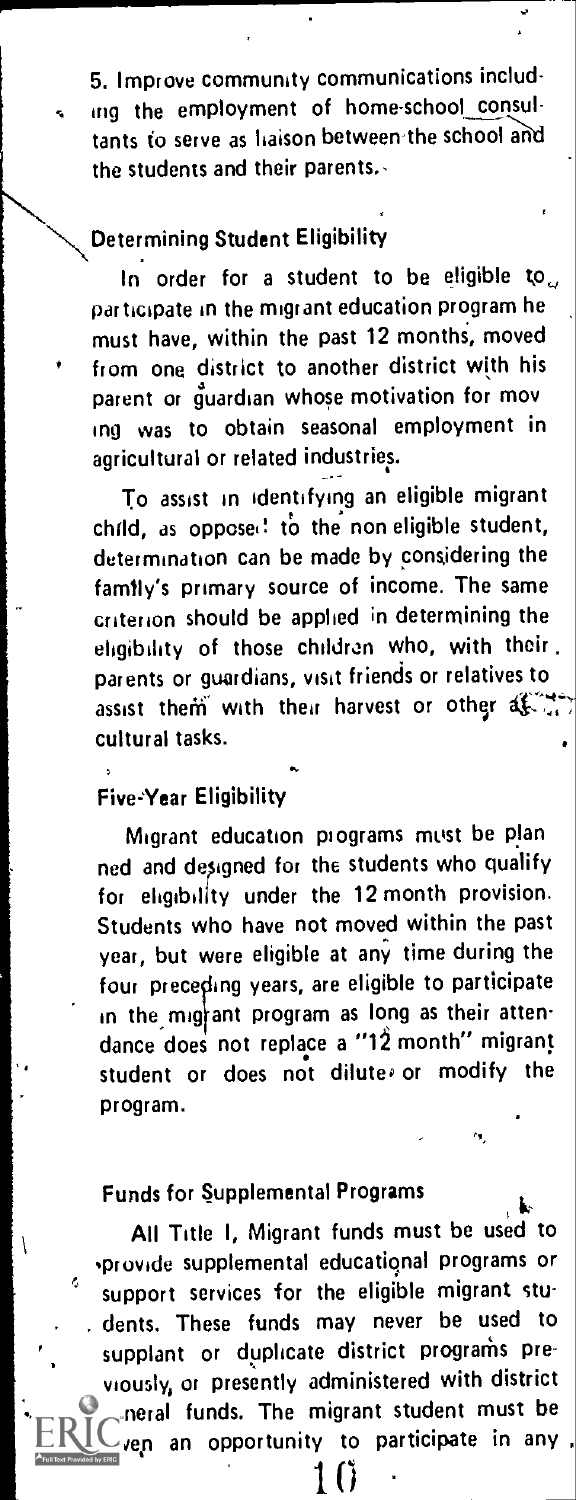5. Mejorar las comunicaciones en la co munidad-incluyendo empleo de consejeros en la casa y en la escuela que pueda servir de enlasé entre la escuela, los estudiantes y los padres.

# Determinando El Eligimiento Del'Estudiante

En orden para que un estudiante sea elegido para particapar en el programa educaciònal, el emigrante debe tener 12 meses moviendose de un distrito a otio con sus padres ó guardianes y que su motivación de moverse de un lado para otro es para obtear empleo estacional en agricultura ó industrias.

Para identificar y asistir a un niño de familia . emigrante, opuesto al estudiante no elegible, Ia determination es hecha considerando of ing'reso primario económico de la familia. El mismo enteric) puede ser aplicaclo en determinar Ia elegibilidad de esos niños que están con sus padres ó guardianes, visitar amigos o familiares para asistir a ellos con sus cosechas y otras faenas agricolas.

### Cinco afios de Eligimienio

El programa de educación para emigrantes debe ser calculado y designado para estudiantes que califican para ser elegidos bajo 12 meses de provisión. Los estudiantes que no se movieron durante el año pasado, pero que fueron elegi bles en cualquier tiempo durante cuatro años gue siguen son elegibles para participar las el programa emigrante mientras su asistencia no pase de 12 meses. El estudiante emigrante, aunque no lo sea no disminuye 6 modifica el programa.

# Fondos Para,Suplementar Programs

Todo Titulo I, fondos para emigrantes deben ser usados para proveer suplementos educa cionales ó servicios de apoyo para los estu diantes emigrantes que son elegibles. Estos fondos nunca deben ser usados para suplantar duplicar programas del distrito de la presente  $\downarrow$ tración, con fondos federales del distri estudiante emigrante deben darle opor

1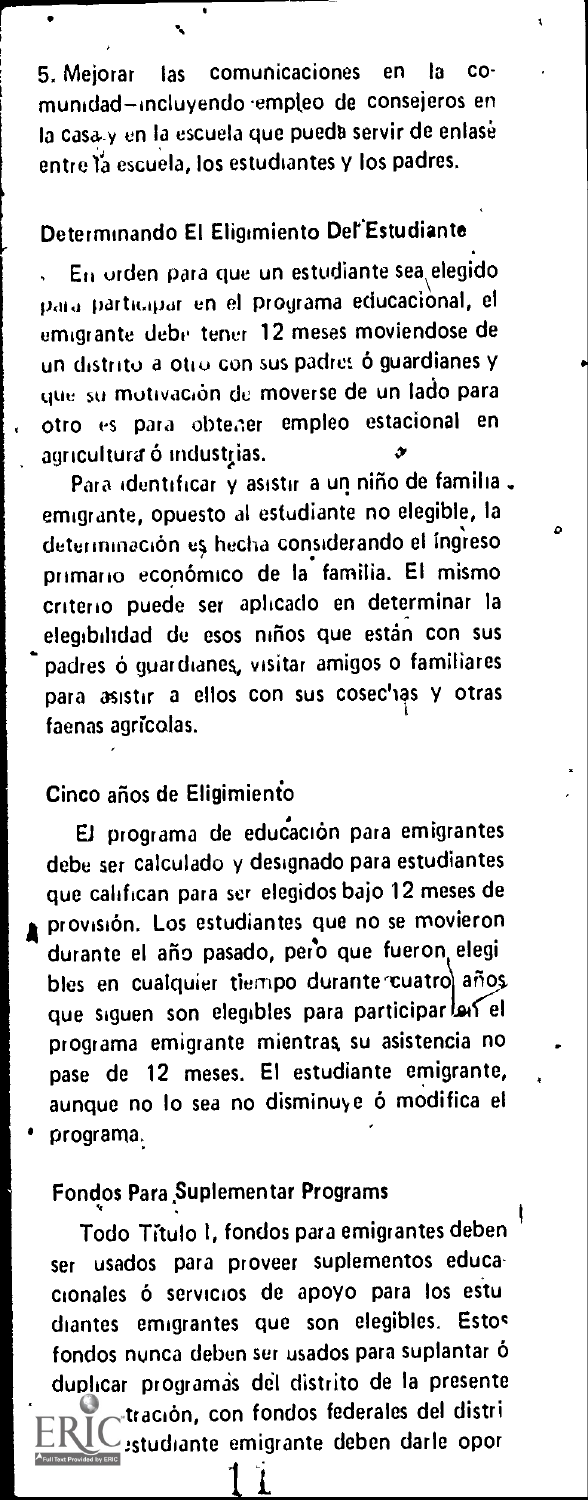program or activity provided with general fund disbursements, for instance, if the district does not, with district funds, provide any preschool programs, then Title I, Migrant Amendment funds may be used to administer preschool programs for the migrant children. If, however, district fund's are used to administer programs or activities for any preschool children in the district, Title I, Migrant fuhds cannot be used to administer preschool programs for migrant students. They must be served by the district Programs.

#### Support Services

Title I, Migrant Amendment funds are not restricted to providing academic programs for the migrant students, these funds may also be used to provida medical, dental, nutritional, and other support services that will assist the students to better function in the academic programs.

# Project Proposal Approval

riew and approval.

Before project proposals are submitted to the Oregon Di.,,artment of Education, they must be approved by the project advisory committee, and the district school board must\ pass a resolution authorizing the administration of Title 1, Migrant Amendment projects in the district. When the proposals are received by the Department, the state migrant education staff members and, the members of the State Ad visory Committee on Migrant Education review them and make recommendations for changes. The migrant education staff members then negotiate with the district' project director to modify the proposal in light of the staff and committee recommendations.<sup>\*</sup>After the necessary changes are made, the proposals are subtted to the State Board of Education for

12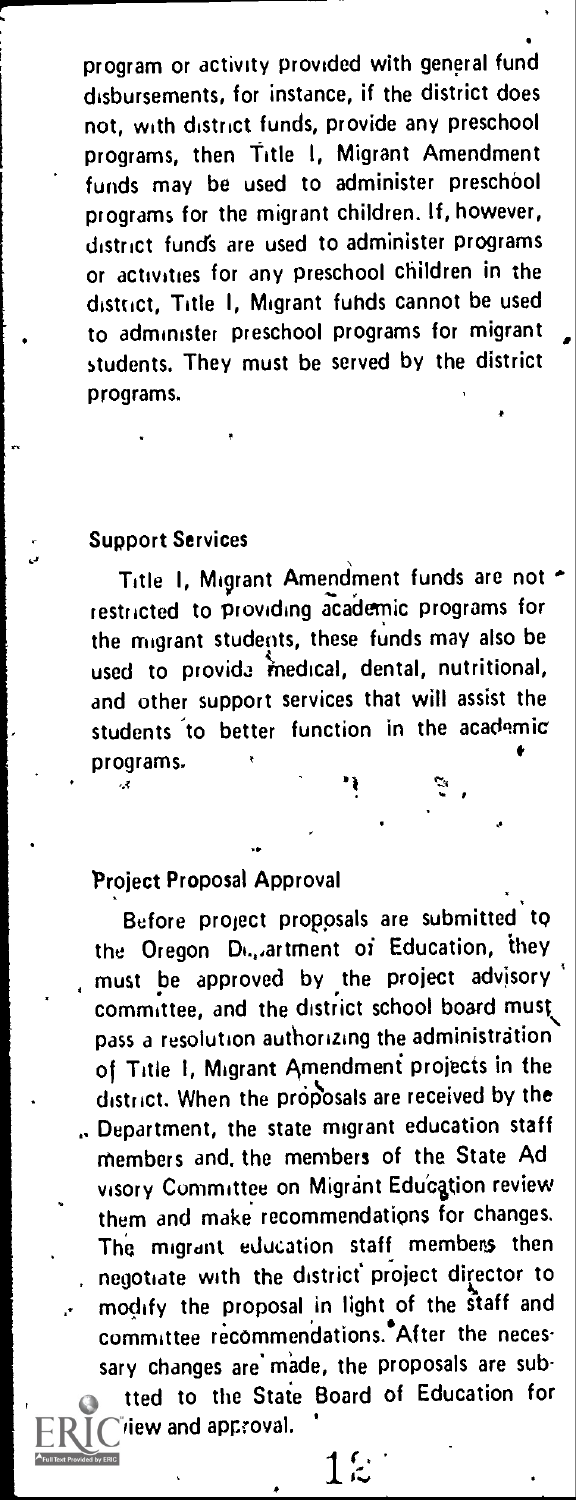tunidad para participar en algún programa ó actividades proveido de fondos federales, si el distrito no lo hace con estos fondos del distrito dando a cualquier programa de jardin de niños., Entonces el Titulo I acta primero, restauracion de fundos para emigrantes puede ser usado para administrar un jardin de nifios (preschool) para ninos emigrantes. Si acaso los fondos del distrito son usados para administrar programs 6 actividades para cualquier jardin de niños en el distrito, el Título I acta primero, fondos para emigrantes no pueden usarse pare administrar iardin de niños (preschool) para estudiantes emigrantes. Esto debe ser asistido por los programs del distrito.

#### Servicios de Apoyo

Título I acta primero, restauración de fondos paid emigrantes no son estrictos para proveerse programas academkos para los estudiantes em igrantes, estos foridos pueden ser usados para obtener dichas facilidades como médico, deritista y programas nutricionales, y otros servicios de apoyo que asistiran a los estudiantes para una función mejor en los programas academicos.

#### Proporciones Aprovados Para el Proyecto

Antes que las proporciones de proyecto gsten deqtro del Departamento de Educacion de Oregon, ell6s deben ser aprovados por la Mesa Directive de la escuela del distrito debe pasar la resolución autorizando la administration Titulo I, restauracion de proyectos para emigrantes en el distrito. Cuando las propor-<br>ciones son recibidas por el. Departamento, el estado de Educación para emigrantes y el personal y los miembros de la Mesa Directive del Estado de Oregon sobre educación de emigrantes, revisa los propositos y hace recomendaciones pare cambios. El personal de education de emigrantes, entonces negociaran con el Director del proyecto del distrito para modificar los propositos a vista de los miembros del personal y el comité de recomendaciones. ués los cambios necesarios son hechos, los psitos están adentro de la Mesa de Edu- $\frac{1}{20}$ con del Estado para revisar y aprobar.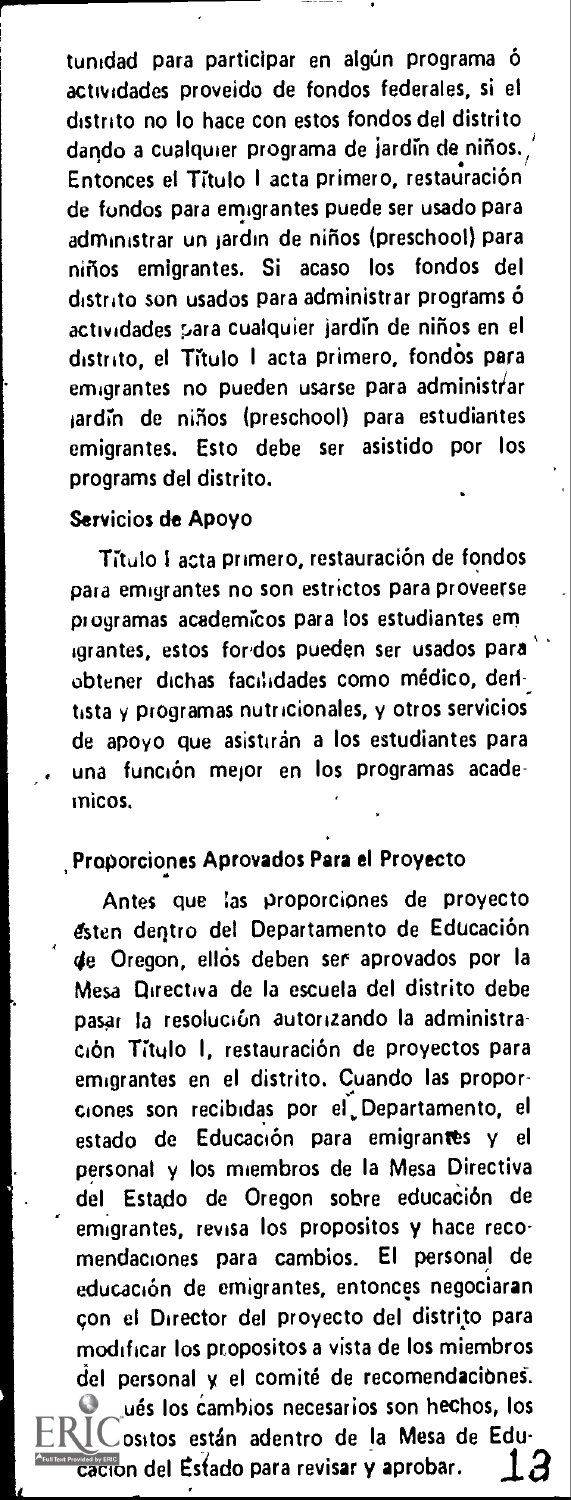# PROGRAM IMPLEMENTATION

# Program Staffing

The rules that govern teacher certification and teacher aide assignments in regular school programs apr ly to Title I, Migrant Amendment programs. In Title I, Migrant Amendment pro grams that have a number of ethnic minority students, or a number of students whose first language is not English, it is required that a dedicated effort be made to recruit qualified teachers, aides, and home-school consultants who represent the minority group and who speak the first language of those who have difficulty in speaking ur understanding English

When staffing Title I, Migrant Amendment programs there must be compliance with fed eral and state affirmative action requirements The Oregon Administrative Rule on equal education and employment requires. school districts to develop and implement an affirma tive action program which will be directed toward identifying, recruiting, and employing women, minorities, and handicapped.

#### Parent Involvement

In addition to playing a prominent role on the project advisory committee, the parents should be encouraged and given assistance to participate in the school activities. They should be involved in the instructional programs as tutors or aides and in school extracurricular activities they can serve as paid staff members or as volunteers. The teachers should expend extra effort, if necessary, to encourage the  $r$ parents of the students to attend parent teacher conferences.

### Home-School Consultants

Every project director is encouraged to recruit and employ home school consultants to assist in the Title I, Migrant Amendment programs. The home school consultants serve as  $\bullet$  in between the school and the student and  $RIC$  arents or guardian, and as a communica-**THAT PONIGARAS COMMUNITY.** Their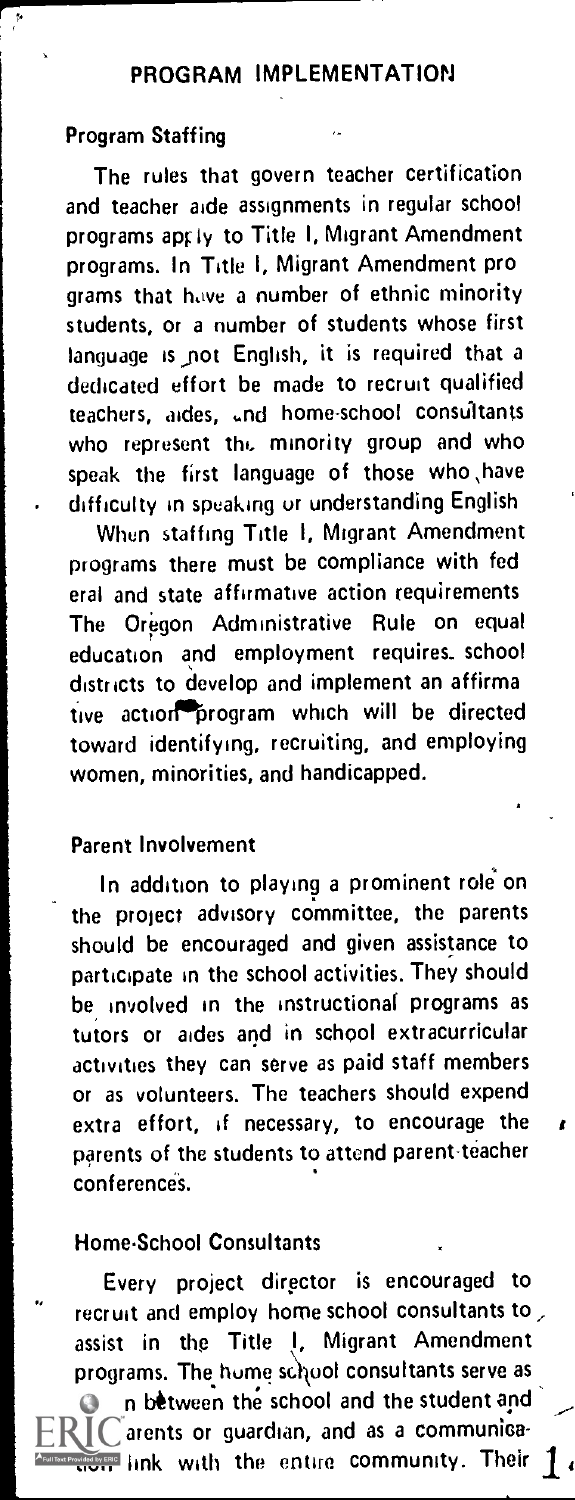### f PROGRAMA DE IMPLEMENTACION A

 $\bigg\{$ 

# Empleados del Programa

I .

f

Las reglas que gobierna una certificación de maestros y ayudantes de maestro para sus tareas tienen que estar en el Titulo I, acta primero. Tiene un numero de estudiantes de minoria ó un numero de estudiantes que su primer lenguage no es inglés, sino español, ruso, etc.

Es un requisito que haiga un dedicado esfuerzo para reclutar maestros y ayudantes calificados quien representa a la minoria y que hablen su primer lenguage para esos que tienen dificultad en hablar y entender inglés. Cuando se emplea el personal del Título I, acta primera, restauración de programas para emigrantes, debe haber susmision a los requisitos de Ia Acción Affirmativa Federal y Estatal. La reglà administrative de Oregon sobre oportunidades iguales requiere que la escuela del distrito empleé mujeres, minoria y gente impedida.

### Envolvimiento de los Padres

 $\sum_{i=1}^n$ En adıción para jugar un papel sobre la Mesa  $\qquad$ Directiva del proyecto, los padres deben de animar y dar asistencia a participar en las actividades de Ia escuela. Ellos deben estar envueltos en los programas de instrucción como tutores y ayudantes, una escuela extracurricular en actividades ellos pueden servir como personal con salario ó como voluntarios. Los maestros deben de dar todo su esfuerzo ó energia si es necesario para animar a los padres de los estudiantes y atender a las conferencias.

# Consejeros Casa-Escuela

Cada director del proyecto,es animado para reclutar y emplear a consejeros de casa-escuela para asistir el Título I. Los consejeros casa-es-Quota, sirven como un enlase entre Ia escuela y el studiante y sus padres ó guardianes en la inicacion con la entera comunidad. Sut **primeras responsabilidades son para identificat**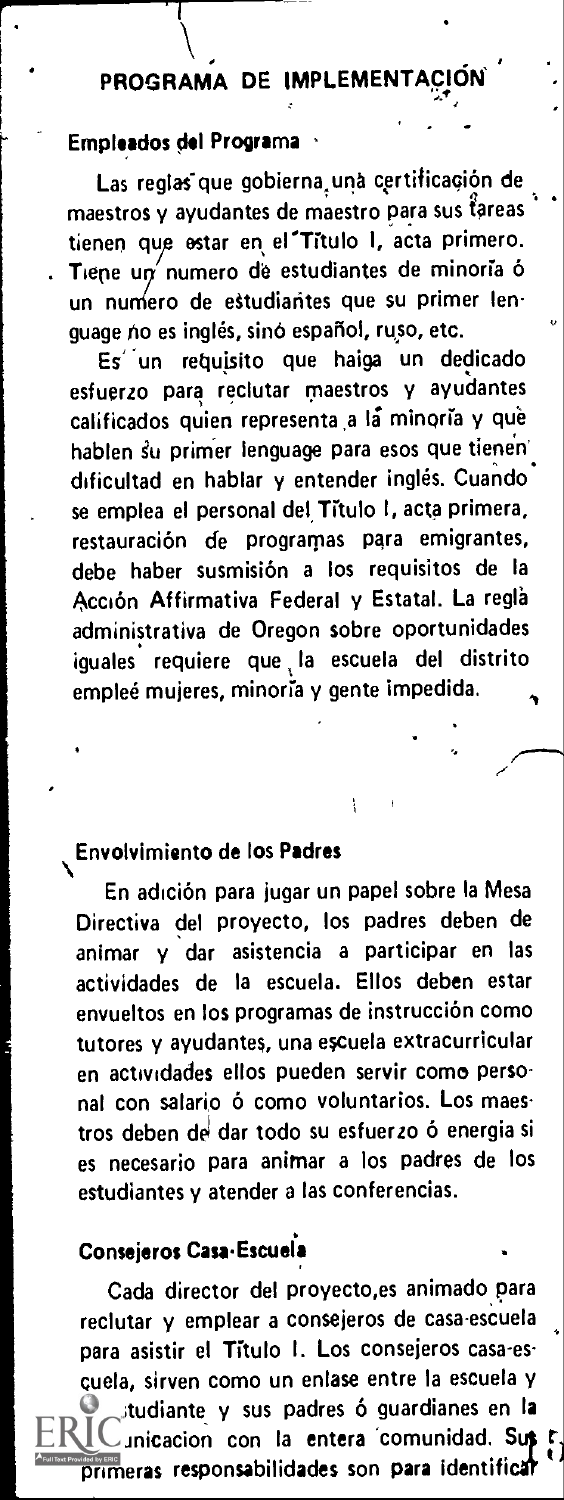primary responsibilities are to identify and recruit eligible students, explain the school philosophy and school program to the parents and students, inform the school staff of the needs and problems of the migrant students, encourage parents to visit school and participate in school activities, and assist the school staff in developing programs and activities that will involve the migrant students and their parents. They also assist the other project staff members in arranging for the students to utilize the medical, dental, and other support services that are available to the students.

#### Program Evaluation

The evaluation component is an integral segment of the total program plan. After having established which student needs will be at tended to, the program objectives are projected. It  $i$ s then determined what activities will be incorporated into the plan to achieve the projected objectives. The evaluation will be designed to elicit the information necessary to determine if the objectives are being, or have been, achieved.

The evaluation component serves two purposes. It provides a daily and weekly means of determining whether the program activities are  $\arccomplishing$  what they were designed to accomplish, and whether any modification of activities may be necessary. It also serves as a post program assessment of the program's effec tiveness for future program planning and to provide information to the Department and the U.S. Office of Education as to the advisability of continuing or modifying the program.

# Migrant Student Record Transfer System

In order to develop continuity in the health and educational programs for migrant students, a nation wide system of student record trans mission has been developed. The system con sists of a computer center located in Little Rock, Arkansas, a system of teletype terminals in each state feeds information to the computer  $\bullet$  a system of in put and out put between the terminals and the school districts enrolls  $\frac{1}{\ln n}$  ant students.  $\frac{1}{\ln n}$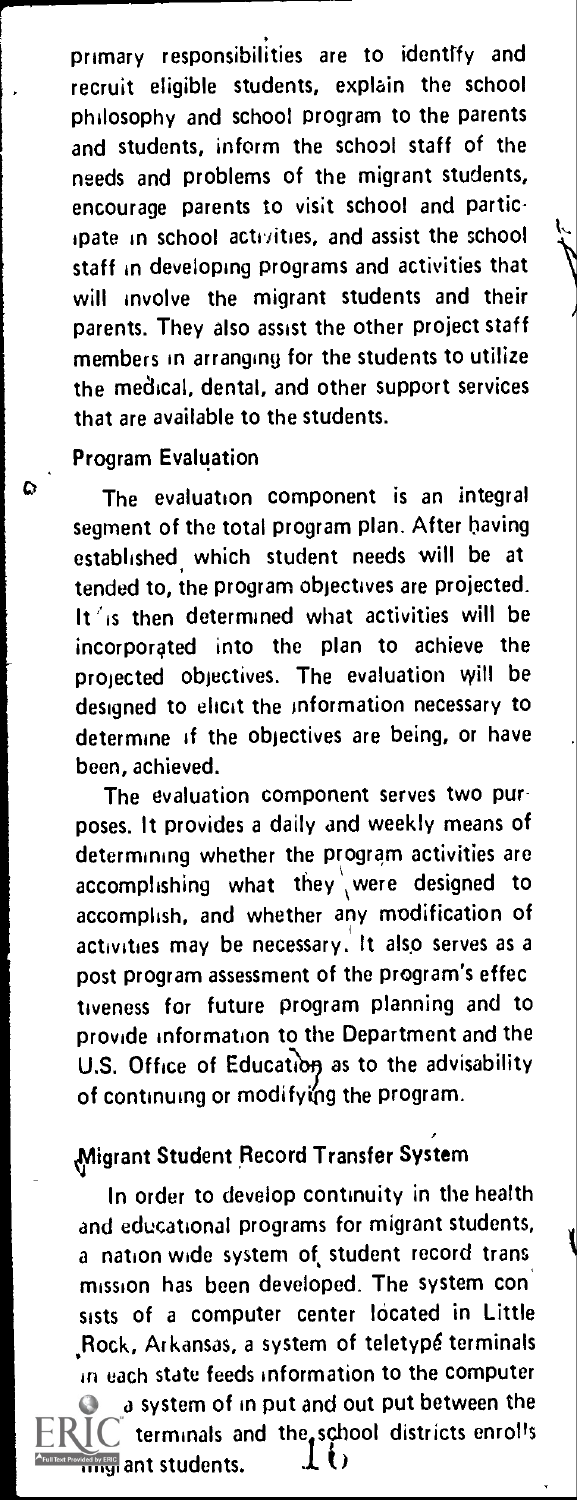y reclutar estudiantes elegibles, 'explicar las filosofias'y programas de Ia escuela a los padres de las estudiantes, intormarles acerca del personal de la escuela, las necesidades de estudiante, animar a los padres visitar la escuela y participar en las actividades ellos tambien asisten al personal de Ia escuela y arreglan para que los estudiantes puedan utilizar sus servicios medicos y otros servicios de apoyo.

#### Evaluacion del Programa

La evaluación componente es un segmento integral del programa total. Después de haber [ establecido que necesidades tiene el estudiante para poder atenderlas, los objetivos del programa son proyectados. Después de determinar que actividades serán incorporadas al programa para realizar los objetivos del programa. La evaluación que se diseñe para extraer la infor mación necesaria para determinar si los objetivos son ó serán realizados. La evaluación componente sirve para dos propositos. Es proveer diariamente 6 semanalmente maneras en determinar si los programas de actividades estan cumpliendo para lo que fueron designados, y si cualquier modificacion de actividades sea necesario. También sirve como avaluable al posprograma a Ia efeciencia de los programas,para planear y proveer información para el Departamento y oficina de Educación de los Estados Unidos la convenencia de continuar ó modi ficando el programa.

### Sistema de Transferir Registros de Estudiantes **Emigrantes**

En orden para un desenvolvimiento continuo en los programas de salud y educacional para estudiantes emigrantes, un sistema nacional de registros de estudiantes a sido desarrollada. El sistema consiste de una computadora localizada en el centro de Little Rock, Arkansas; un  $\epsilon$ inma de in-put y out put, entre terminales del y los distritos escolares registrando iantes emigrantes.'

 $\frac{1}{2}$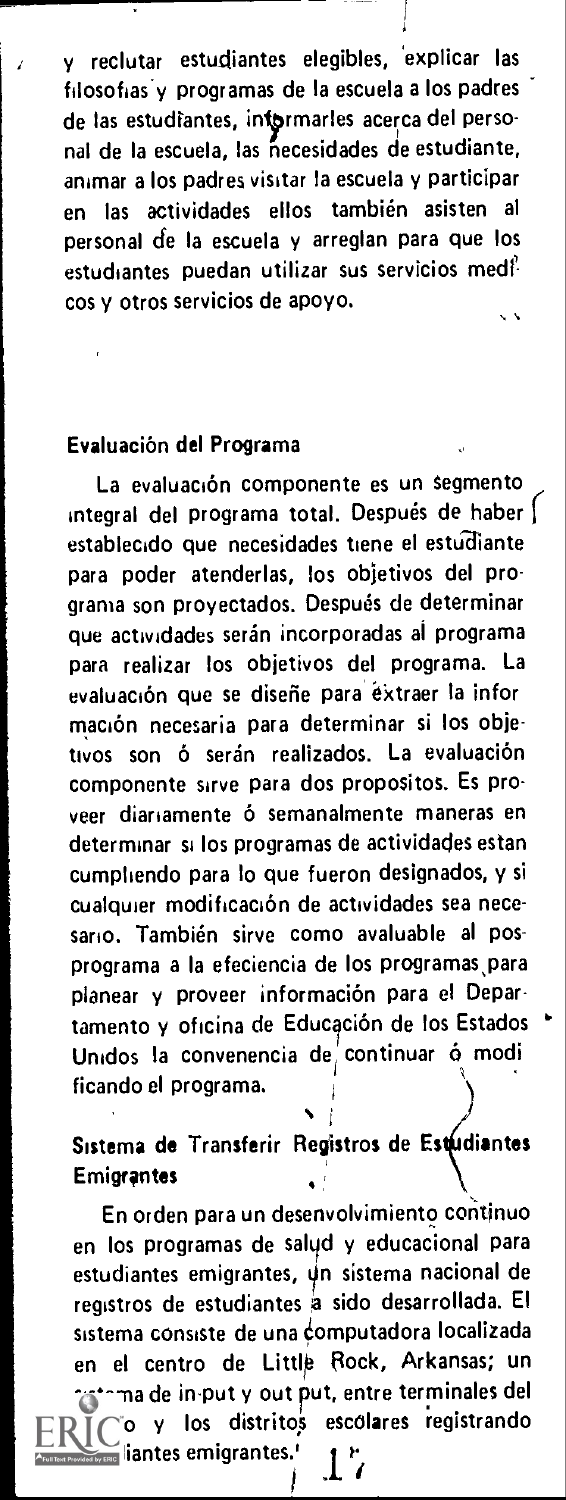<sup>1</sup> A school district that participates in the Title I, Migrant Amendment programs must complete and transmit records on all migrant students enrolled in the district. At the time the student enrolls, the district staff member who has been assigned this responsibility will request the state terminal operator to query the com puter for data on the student. If the computer bank has any information on the student, the terminal operator will receive the critical data within 24 hours. The operator, in turn, will transmit this information to the school district in which the student is enrolled. On the same day the Little Rock center will forward to the district a complete academic and health record for the student. When the student withdraws from the school, the district staff member will update the record and transmit the information to the Arkansas computer through a state terminal.

#### Bilingual Education

i

For Title I, Migrant Amendment programs ad ministered in districts in which the enrollment includes minority groups and students whose first language is not English, provision should be made to provide instruction in the language which is most familiar to that student. The most effective way to provide this is by developing bilingual education classes. These classes should not only accommodate the lin guistic differences. The students should acquire the skills and appreciation of both languages, they should also acquire a knowledge and appreciation of both cultures.

If students are enrolled in the program who have diffiCulty in communicating in or reading English and it is not possible, of feasible, to administer bilingual programs because of lim ited enrollment or inability to recruit adequate staffing, a dedicated effort should be made to employ teachers and/or aides who are capable

of communicating in the student's language and  $\lceil$  sensitive to the student's cultural dif **fed by ERIC COS.** the student's language<br>  $\qquad \qquad$  a student's cultural<br>  $\qquad \qquad$   $\qquad \qquad$   $\qquad$   $\qquad \qquad$   $\qquad$   $\qquad$   $\qquad$   $\qquad$   $\qquad$   $\qquad$   $\qquad$   $\qquad$   $\qquad$   $\qquad$   $\qquad$   $\qquad$   $\qquad$   $\qquad$   $\qquad$   $\qquad$   $\qquad$   $\qquad$   $\qquad$   $\qquad$   $\qquad$   $\qquad$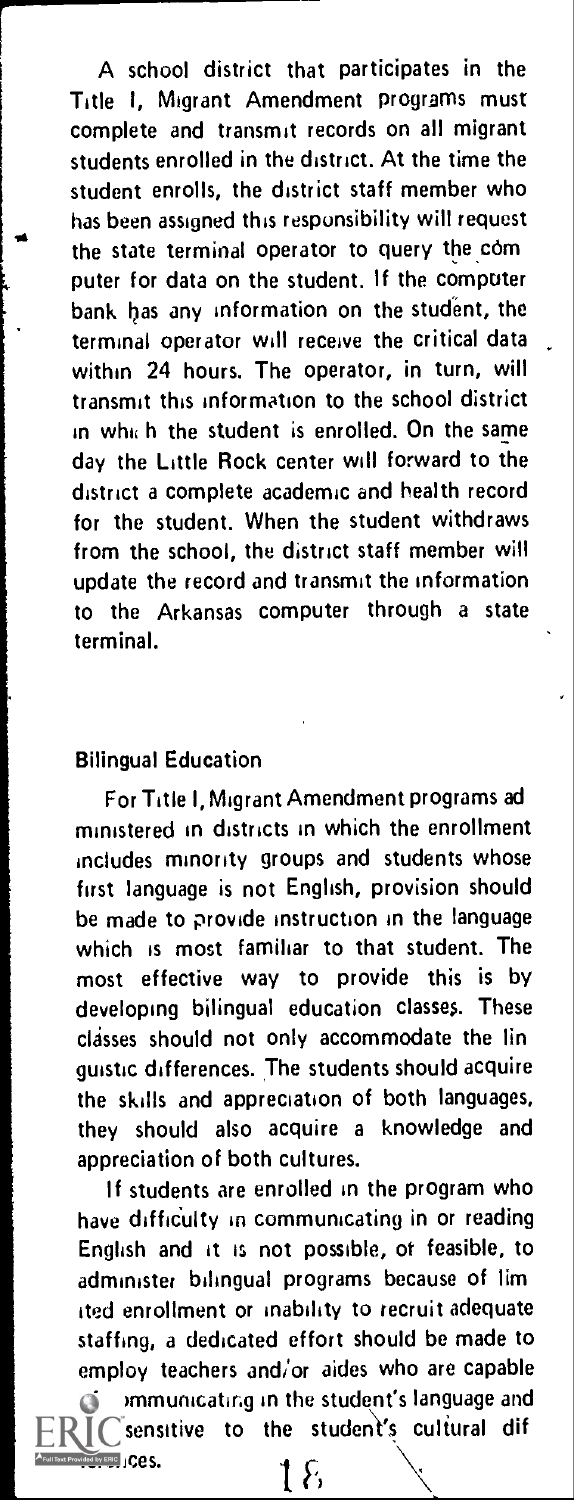Un distrito escolar que participa en el Título I, programas' de restauracion para emigrantes debe completar y transmitir registros de todo estudiante matriculado en el distrito. Al mismo tiempo que el estudiante matriculado, el personal del distrito que a sido designado para esta resporisabilidad demandara de Ia Terminal Operadora ,del estado para preguntar <sup>a</sup> Ia computadora por informacion del estudiante. Si el banco de Ia computadora tiene alguna information del estudiante, Ia terminal de la operadora recibirá la información dentro de las 24 horas. La operadora en turno transmitira está informacion al distrito escolar y en cual el estudiante esta matriculado. En el mismo diá de el centro de Little Rock, mandará al distrito informes academicos y de salud completos para el estudiante. Cuando el estudiante se sale de Ia escuela, el personal del distrito traerá su registro orden y transmite está información a la computadora de Arkansas por medio de la terminal del Estado.

#### Educacion Bilingue

**from the contract of the contract of the contract of the contract of the contract of the contract of the contract of the contract of the contract of the contract of the contract of the contract of the contract of the cont** 

 $^{\prime}$  . Titulo I, programas de restauración para  $_{\rm{H}}$  . emigrantes que son administrados en distritos en que Ia matiiculacion incluye grupos mi noritarios y estudiantes que su primer lengua no es inglés. Debe tomarse precaución para proveer instrucci6n en Ia lengua que es mas familiar para el estúdiante. La manera más efectiva para proveer esto seriá el sesenvolvimiento de clases ' de educación bilingue. Estas clases no son solamente acomodadas a las diferencias linguisticas. El estudiante debe de adquirir Ia destreza y apreciación de las dos lenguas; ellos deberian adquirir tambien, un conocimiento y apreciacion de las dos cuituras.

Si estudiantes están matriculados en el programa que tienene dificultad en Ia comunicación ó lectura en inglés y no es posible o factible, para administrar programas bilingues por matricula limitada 6 incapacita para recluir personal adecuado. Un esfuerzo dedicado debe de tomarse para emplear maestros y ayudantes

ean capaces de comunicar en la lengua del **IC**iante y que son sensitivos a las diferencias continue provided by EBC, ales del estudiante. 1 f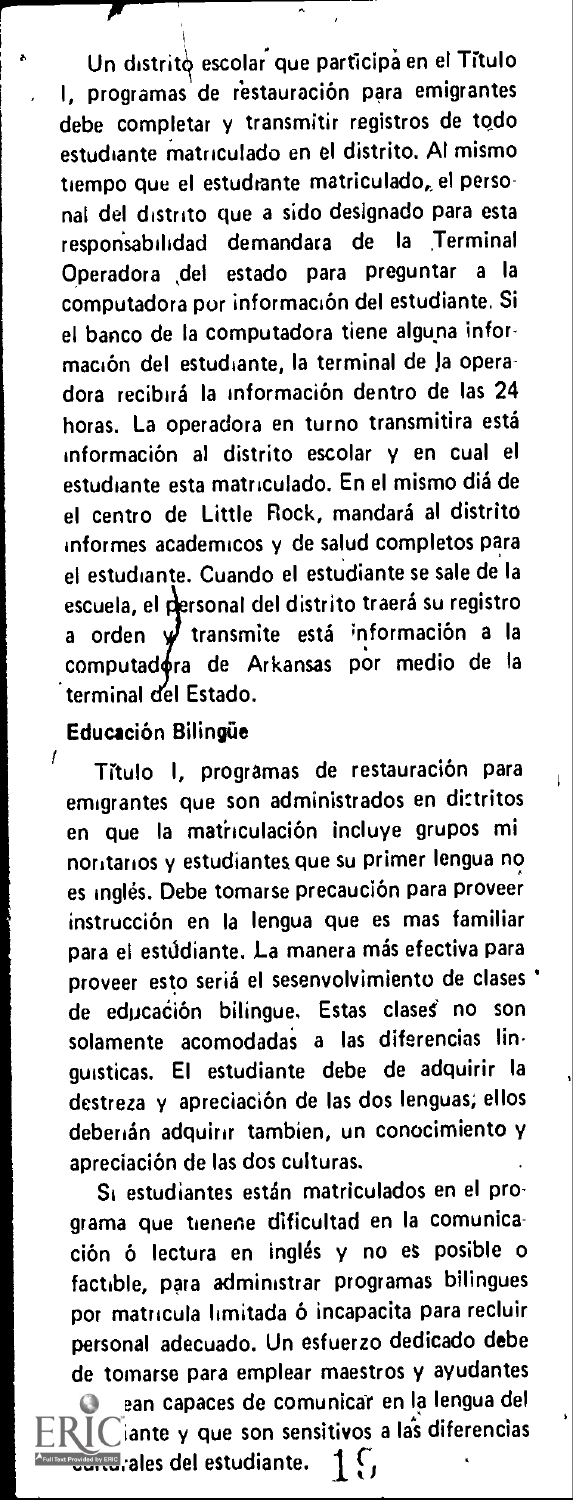# **Equipment**

Title 1, Migrant Amendment funds may be used to purchase equipment, provided the aquipment purchased is necessary to implement the activities incorporated in the proposal. The equipment purchased with Title I, Migrant Amendment funds must be used exclusively for the Title I, Migrant Amendment programs and not for general district programs. The district must keep an inventory of equipment purchased with Title I, Migrant Amendment funds, the inventory must be kept current and indicate where each item is located.

#### In-service Training,

Project proposals should include plans to provide in-service training for faculty members including tutors anti aides, both paid and volunteer, and other non-certified personnel providing support services. Workshops and other in-service should also be provided for members of the parent council and other community members.

In service should include components pertaining to improvement of teaching skills, acculturation, intergroup communications, and pro gram requirements and guidelines. Other areas will be identified by the school administration or requested by the staff members or parents. For non certified personnel, it is recommended that career ladder course credit in service programs be provided.

For further information, contact Coor .dinator, Migrant Education, State Department of Education, 942 Lancaster Drive NE, Salem, Oregon 97310 - Phone 503-378-3606.

26